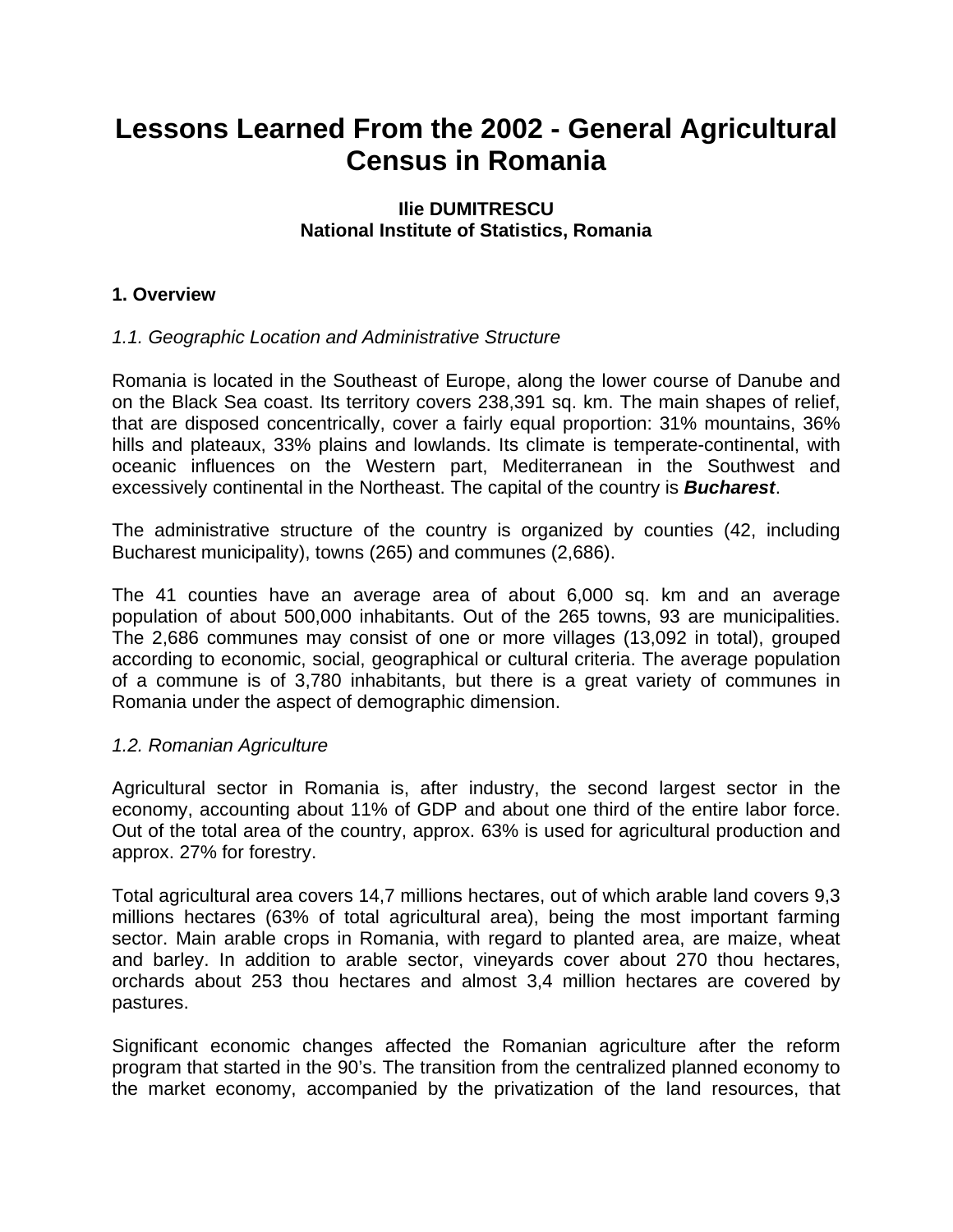started with the 1991 land reform, emerged into an important shift in the structures of the Romanian agriculture. New configuration of property and new approach in running the farms, were the main two factors that affected the agricultural production system. Consequently, from a planned, centralized farming system, practiced on large agricultural areas, the whole system shifted to a shattered one. At present, small-scale farming prevails on most of agricultural area, accompanied by a widespread land fragmentation.

## *1.3. Agricultural Censuses – Historical Outline*

The last general agricultural census in Romania took place in **late 2002**. It has to be mentioned that from the organization and methodological points of view census operations entirely followed the FAO recommendations regarding 2000 round for agricultural censuses.

Before the 2002 general agricultural census, there was a major gap of interruption as far as the census organization is concerned. Thus, the lag of time between the census before (1948) and the 2002 one lasted almost 55 years.

As, before the 90's, land was mainly under state property and the farming system was highly centralized, *no important structural changes affected the farming syste*m. Monthly, each agricultural state unit was to provide a detailed statistical report on the activity developed on the farm. Information on agricultural households was obtained, regularly, from up-dated administrative agricultural registers, kept, very detailed, at the level of each lower administrative level (commune).

Therefore, it may be assumed that there was no need for a General Census of Agriculture, as land structures were rather stable and regularly measured. With regard to livestock, specialized censuses were conducted almost yearly because this was practically the only sector where the private property was relatively higher.

Consequently after 1948, there were conducted only **specialized** censuses, as follows:

- livestock censuses:
	- yearly, between 1951-1954;
	- every 4 years, between 1954-1962 and 1973-1977;
	- yearly between 1979-1989;
- vineyards and orchards censuses (1964, 1979).

### *1.4. Need for a General Census of Agriculture*

After 1990, in the context of the on-going structural changes in agriculture, the request for accurate and relevant data, for assessing the key trends in farming practices and structures, highly increased. Romania faced new challenges to meet the growing demands for up-dated information, both coming from national and international level. Moreover preparing and organizing the General Agricultural Census become an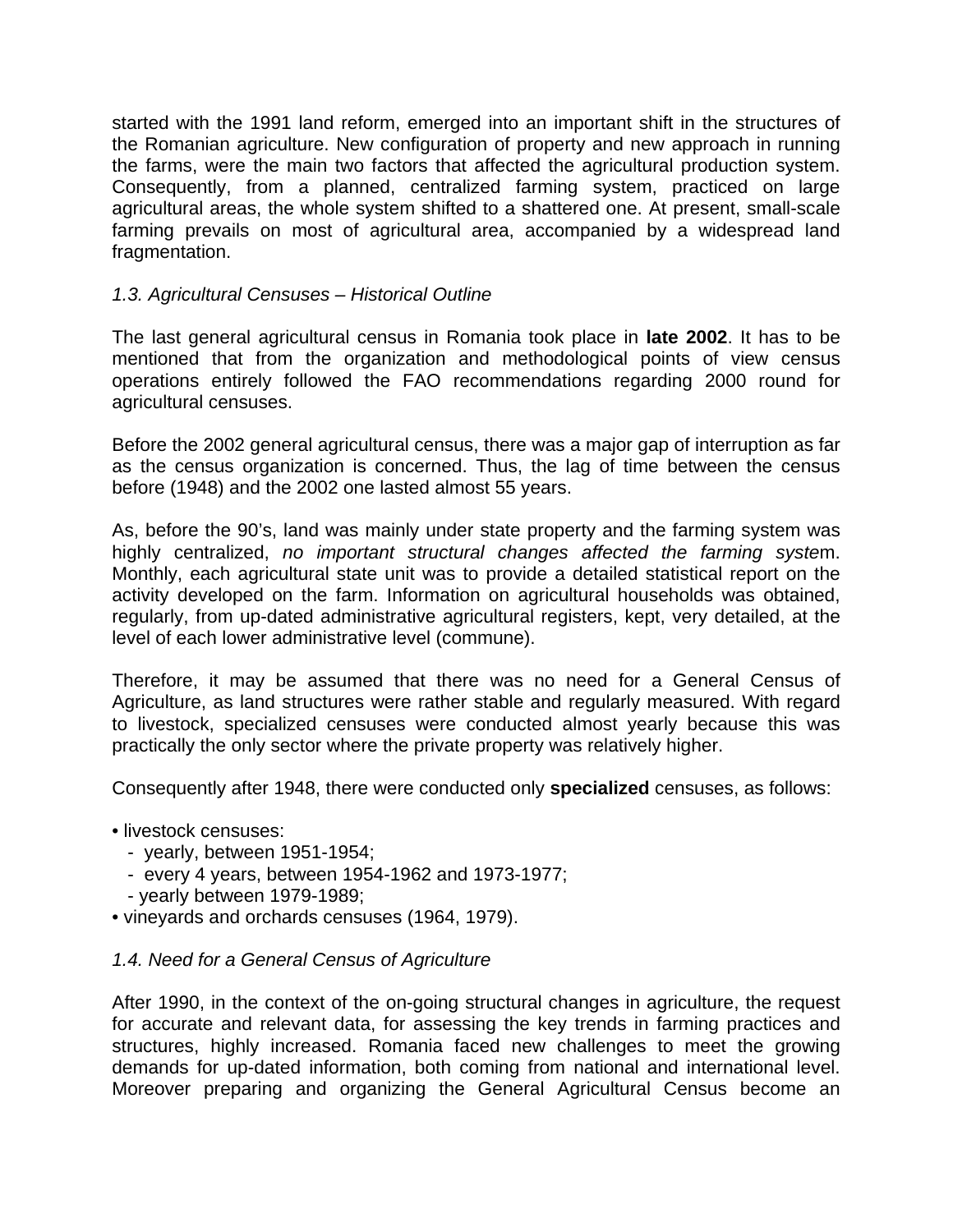absolute necessity for implementing at a large scale the main surveys and other methodologies provided by the statistical Acquis Communaitaire.

#### **The need for conducting a General Census of Agriculture became imperative!**

The Romanian National Institute of Statistics set up, in 1993, within its organizational scheme a unit for developing agricultural censuses.

Concerns for identifying appropriate methodological and organizational principles for conducting the general census in agriculture were closely linked to the awareness of providing comparable and harmonized indicators at national and international levels.

The General Census of Agriculture was planned for being carried out in the beginning of 1996. Census main tools were developed and a pilot survey was conducted in 1995, for testing the census tools. Due to budgetary constrains, the census of agriculture planned for 1996 was postponed.

Further to this, attempts for conducting an agricultural census were repeated also in 1998 and 2000. Again, because of budgetary constrains the census was postponed.

#### *1.5. Legal Basis*

According to the Government Ordinance No. 9/1992 on the organization of official statistics (Statistical Law) republished based on article IV of Law no 311/2002, censuses and other statistical surveys of national interest, have to be accordingly approved by the corresponding national authority, depending on the importance of the statistical inquiry.

The Romanian Government issued the Emergency Ordinance no. 70/2002 dated 13 June 2002, approved by the Law No. 558/2002, with regard to the Romanian General Census of Agriculture (published in the Official Journal). It covers the aims of the General Census of Agriculture, the definition of the observation units and the tasks and responsibilities of the bodies involved and other responsible for carrying out the Census.

On July 2002, it was issued the Government Decree, No. 704/2002, regarding the organization and implementation of the Romanian General Census of Agriculture (Official Journal). It stipulates the period for the implementation of the Census, defines the Census organization at territorial level, and provides the budget for Census operations.

Based on the above mentioned legal basis, the General Census of Agriculture- 2002 was carried out on the entire territory of Romania, with a registration period (data collections) lasting from 2.12.2002 – 31.01.2003.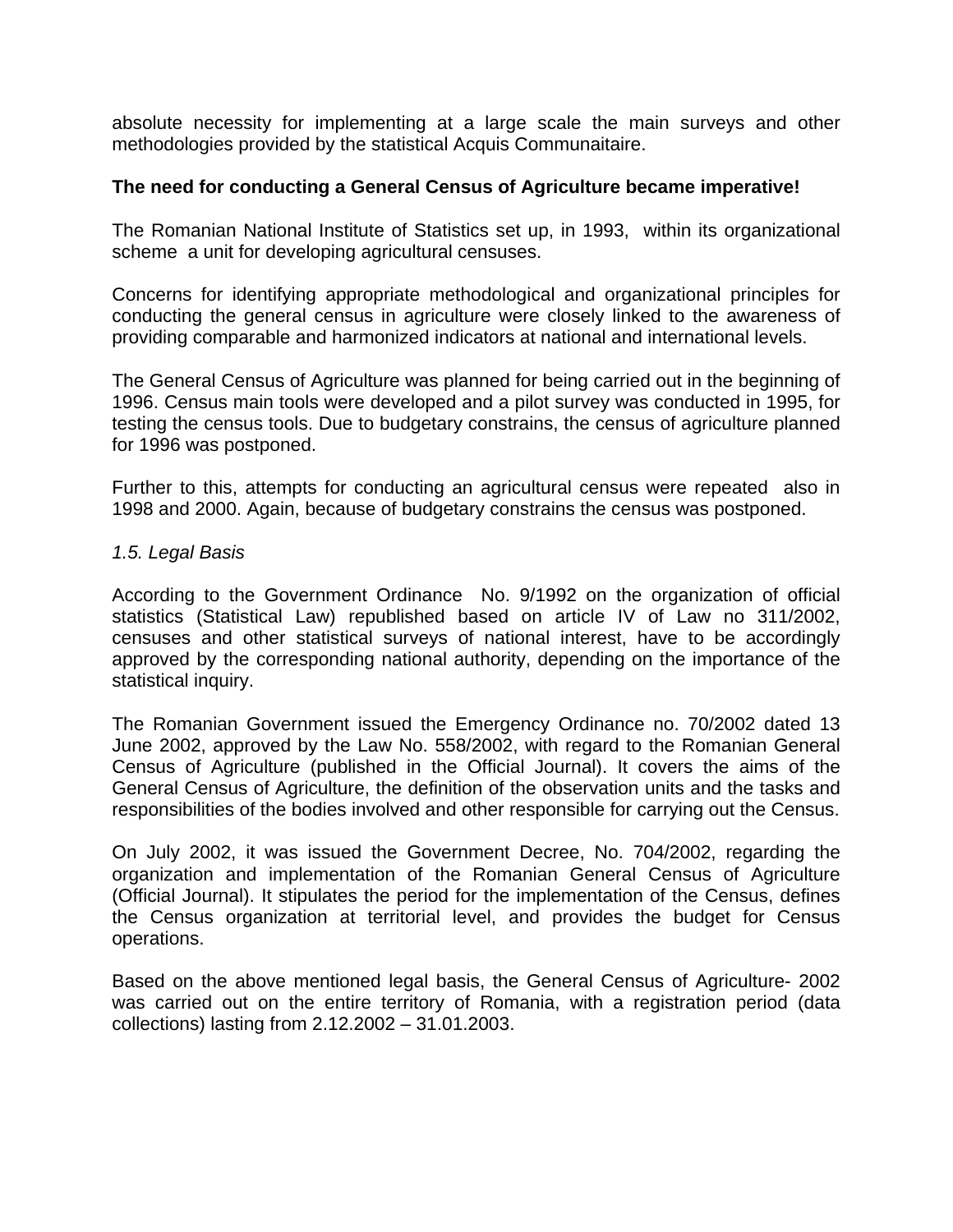#### *1.6. Organization*

The former Romanian Ministry of Agriculture, Food and Forestry (MAFF) that meanwhile became since March 2004 the Ministry of Agriculture, Forestry and Rural Development (MAFRD), the Romanian National Institute of Statistics (INS) and the Romanian Ministry of Public Administration (MPA) that merged together with the Ministry of Interior since March 2004 (currently named Ministry of Administration and Interior), were entrusted, through the Prime-Minister Decision, to co-jointly conduct the Romanian General Census of Agriculture. As a result, a Census Central Commission, with advisory functions, composed of representatives from public bodies and associations, was created. At the same time, for preparation, organization and coordination of census activities at regional administrative level, local census commissions were set up, as well. Furthermore, at the headquarters of the National Institute of Statistics a Central Technical Secretariat was established, and correspondingly territorial technical secretariats were organized.

Central Commission for the General Census of Agriculture had the following responsibilities:

- approving the general work plan of Census operations;
- setting tasks and responsibilities for territorial census commissions;
- approving the methodology of Pilot Census (carried out between  $15 20$  August 2002), for testing census organizational and methodological approach;
- approving the General Census of Agriculture questionnaire, enumerator's handbook, and other relevant registration forms needed for census activities and field operations;
- deciding on the number of the enumerators, chief enumerators and local coordinators;
- coordination of the recruitment and training process of the census staff and enumerators;
- approving the methodology of Control Survey (carried out between 5 18 February 2003), for checking census results;
- approving the advertising program for the General Census of Agriculture;
- submitting to Government the preliminary results of General Census of Agriculture;

The further operations regarding data processing and dissemination were entrusted to the National Statistical Institute.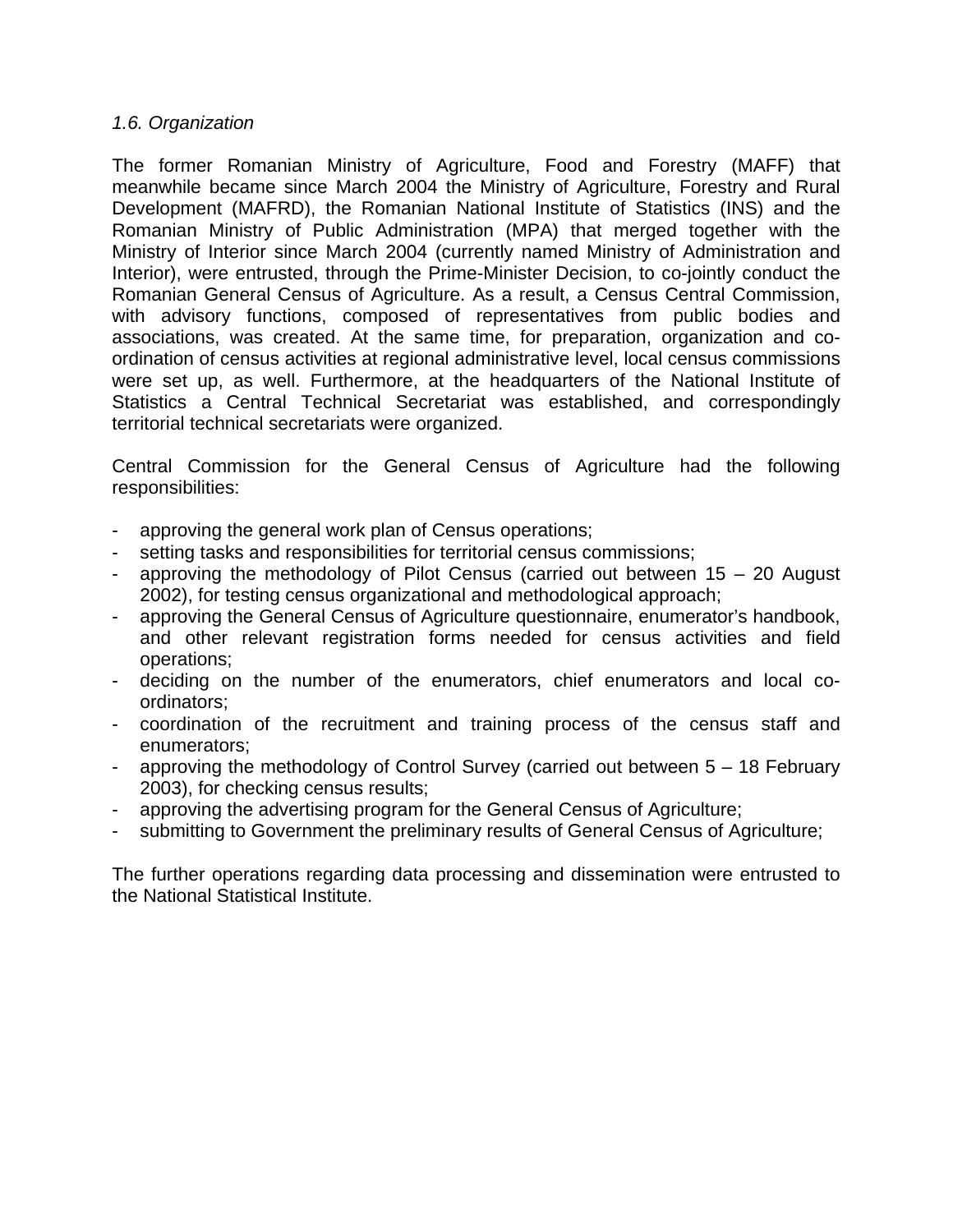## *1.7. Registration Program*

## **The General Census of Agriculture marks the reinstatement of a regular cycle of censuses and surveys as part of the agricultural production statistics program.**

The main objectives of the General Census of Agriculture were as follows:

- to obtain an exhaustive picture of the structural characteristics of the Romanian agriculture and particularly of the agricultural holdings;
- to build a complex and diverse set of data, comparable at international level, regarding the following information: legal status of the farms and other general information, details on land use(by main categories), livestock (by species, age groups), application of fertilizers, area of irrigated land, general information on organic farming practices and information regarding the main factors of production (labor force in agriculture and detailed information on managing of the farm, agricultural equipment and machinery, farm constructions, main destination of production, etc);
- to provide a sampling frame for the agricultural sample surveys conducted between censuses.

To meet these requirements an extensive registration program was set up, program that gathered:

- FAO recommendations, provided in the Program for the World Census of Agriculture 2000 stipulating for:
	- conducting a general censuses of agriculture between 1996 2005;
	- applying, for harmonization criteria, the international definitions, concepts and characteristics.
- The list of characteristics recommended by Eurostat for the Farm Structure Survey 2003;
- National needs other than the ones already mentioned above.

### *1.8. Enumeration Period*

Data collection was done in two months (26 working days), from 2 December 2002 to 31 January 2003.

### *1.9. Reference Moment and Reference Period*

- Data on tenure, land use, fertilizers and irrigation, non-agricultural activities, organic agriculture refer to *agricultural year* (1 October 2001 – 30 September 2002);
- Data on legal status, livestock, agricultural constructions refer to *1 December 2002* , hour 0:00, considered as *moment of reference* of the census;
- Data on farm labor force (for agricultural activities), utilized agricultural equipment and machinery, other information regarding the activities carried on within the observation unit (sales from own production) refer to *the last 12 months* (30 November 2001 – 1 December 2002);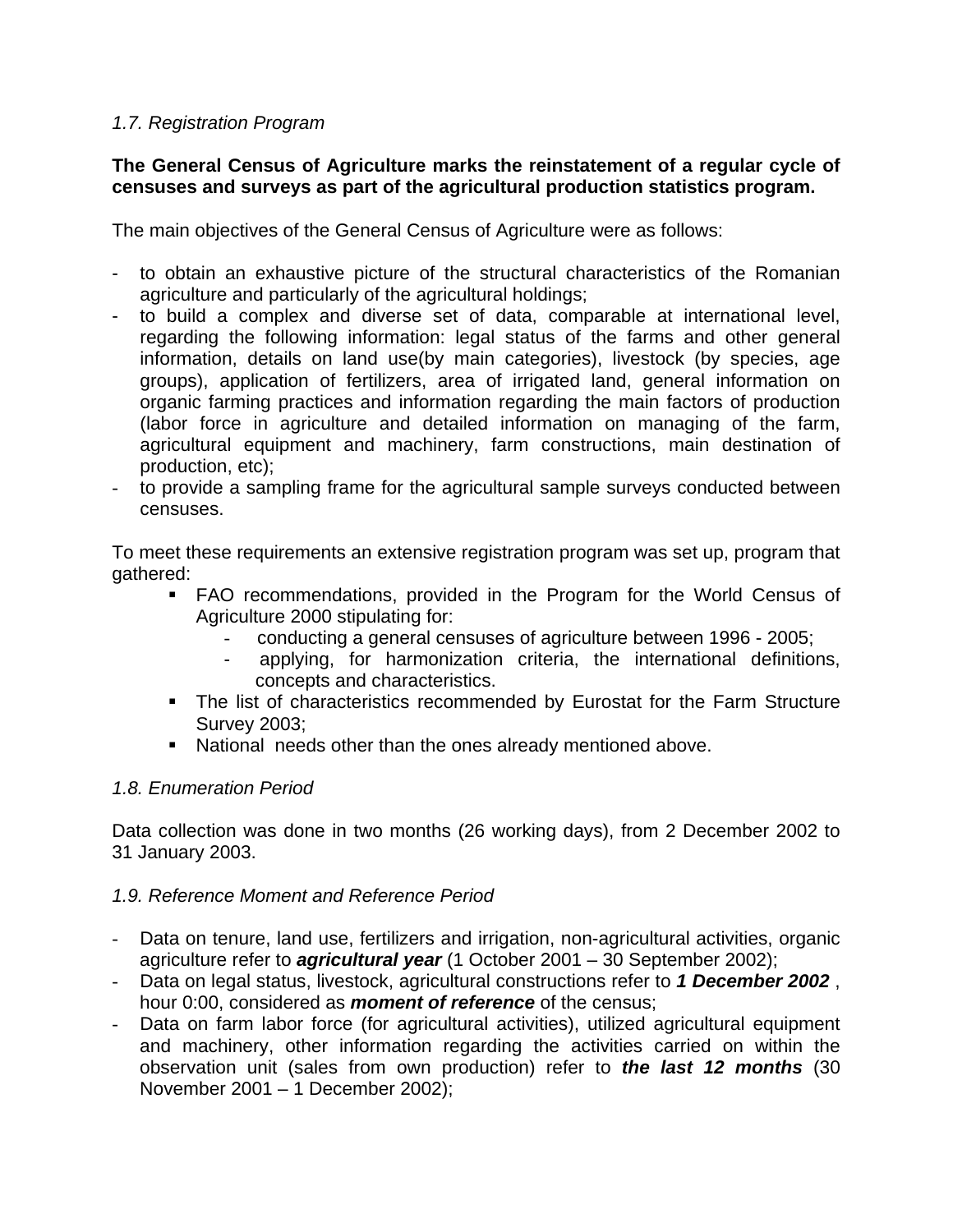- Data on employment of the holder and holder's family members refer to *the week preceding the moment of reference* of the census.

## *1.10. Survey Unit*

At defining the survey unit, specific elements, that are characterizing the Romanian agriculture, have been taken into account, such as:

- practically no accurate information on the changes occurred in the structure of the agricultural households, after the 90's, was available;
- lots of individual agricultural households operates some small agricultural areas, that couldn't be neglected at the General Census of Agriculture;
- one of the main census objective is to set up a statistical farm register, based on a specific threshold that is to be decided after data collection.

Taking into consideration the above mentioned and the fact that no General Agricultural Census was carried out since 1948, for the benefit of the quality of the census results, the **survey unit** was defined as follows: *"a technical-economic unit of agricultural production, consisting of one or more plots of land, even non-contiguous or located in different municipalities, utilized entirely or partially for agriculture production, operated by a holder (head of the household, physical person, company or public body), that carries out the activity under unique administration and is assuming the risk of management, alone or together with others regardless the size of the land, the number of animals or the contribution to agricultural production*."

By implementing in the national practice as statistical observation unit of the **agricultural holding** a crucial shift towards meeting the international standards in the fields of agricultural statistics has been ensured.

### *1.11. Coverage*

The General Census of Agriculture had been carried out on the entire territory of Romania, both in rural and urban area. Almost five millions agricultural holdings (private farms and legal entities) were provided to be observed.

### *1.12. Frame*

Each local authority was provided by the National Institute of Statistics (INS) with the list of survey units located in its area of responsibility, based on the information contained in the Agricultural Registers kept at the level of each commune, town and municipality.

#### *1.13. Census questionnaire*

The questionnaire as a main methodological tool has been designed to cover as much as possible questions regarding the status of agricultural holding in Romania. Normally the observation program followed FAO recommendations for the 2000 Agricultural Census and the provisions regarding Farms Structure Surveys (FSS) provided by the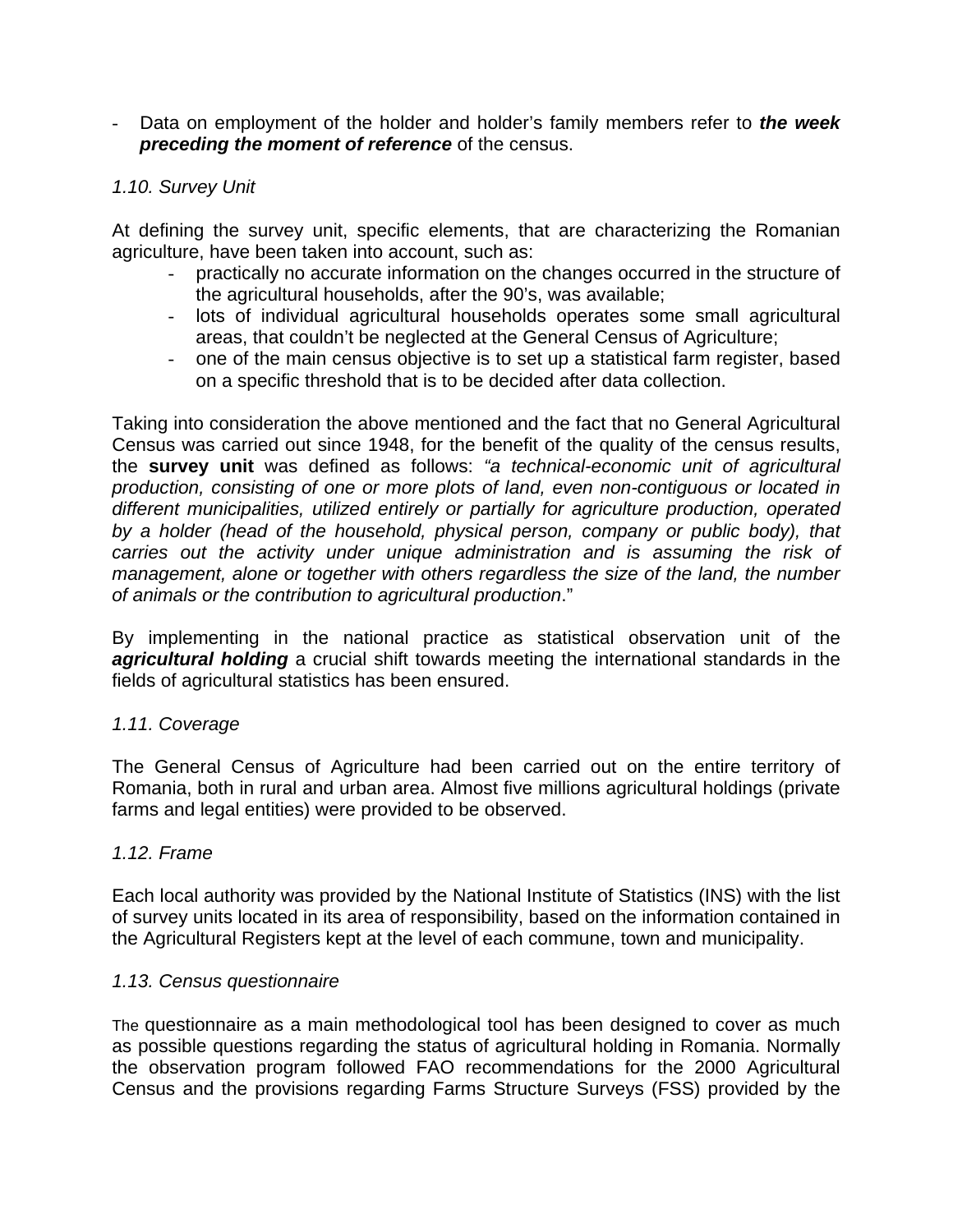statistical Acquis Communaitaire besides same information were requested for national needs as well. Thus, the questionnaire comprised a total number of approximately 450 questions shared in 11 chapters framed in a form of 16 pages.

It was estimated that the duration of the interview is allowing to fill in the questionnaire by enumerator in about 24 minutes, as an average.

The structure of the questionnaires was the following:

- Chapter I General information on the observation unit
- Chapter II Utilization of land
- Chapter III Fertilizers and irrigation (agrarian year 2001-2002)
- Chapter IV Livestock (at  $1<sup>st</sup>$  of December 2002)
- Chapter  $V -$  Labor force in agriculture, in the last 12 months
- Chapter VI– Utilized agricultural machinery and equipment (in the last 12 months)
- Chapter VII Agricultural structures, at 1<sup>st</sup> of December 2002
- Chapter VIII Non-agricultural activities, (agrarian year 2001-2002)
- Chapter IX Other information regarding the activities carried out in the observation unit (in the last 12 months)
- Chapter X Location of the areas and livestock
- Chapter XI Other information

## *1.14. Data Collection Methods*

The General Census of Agriculture had been conducted through complete enumeration. After completing preparatory operations, the Territorial Census Commissions divided the territory of each municipality into census sections. The number of farms (physical persons) in each section was not to exceed 200 units/enumerator. Separate census sections, for the survey units with legal status, were set up at the level of each locality; the chief enumerator was responsible for their enumeration.

### *1.15. Pilot Survey*

A pilot survey on a sample of 3150 units, located at the level of each county (42) preceded the main census (during 15-20 August 2002). In each county there were selected, randomly, 3 sections, two sections in two different communes and one in a municipality. Each section comprised 25 units that were to be enumerated in 5 days.

### *1.16. Registration Procedure*

Registration of data in the census forms was made as follows:

- by direct interview (face to face), conducted by enumerators for holdings/individual agricultural households (physical persons) within the corresponding sector;
- by self-registering, for the units with legal status, under the direct supervision of the chief enumerators.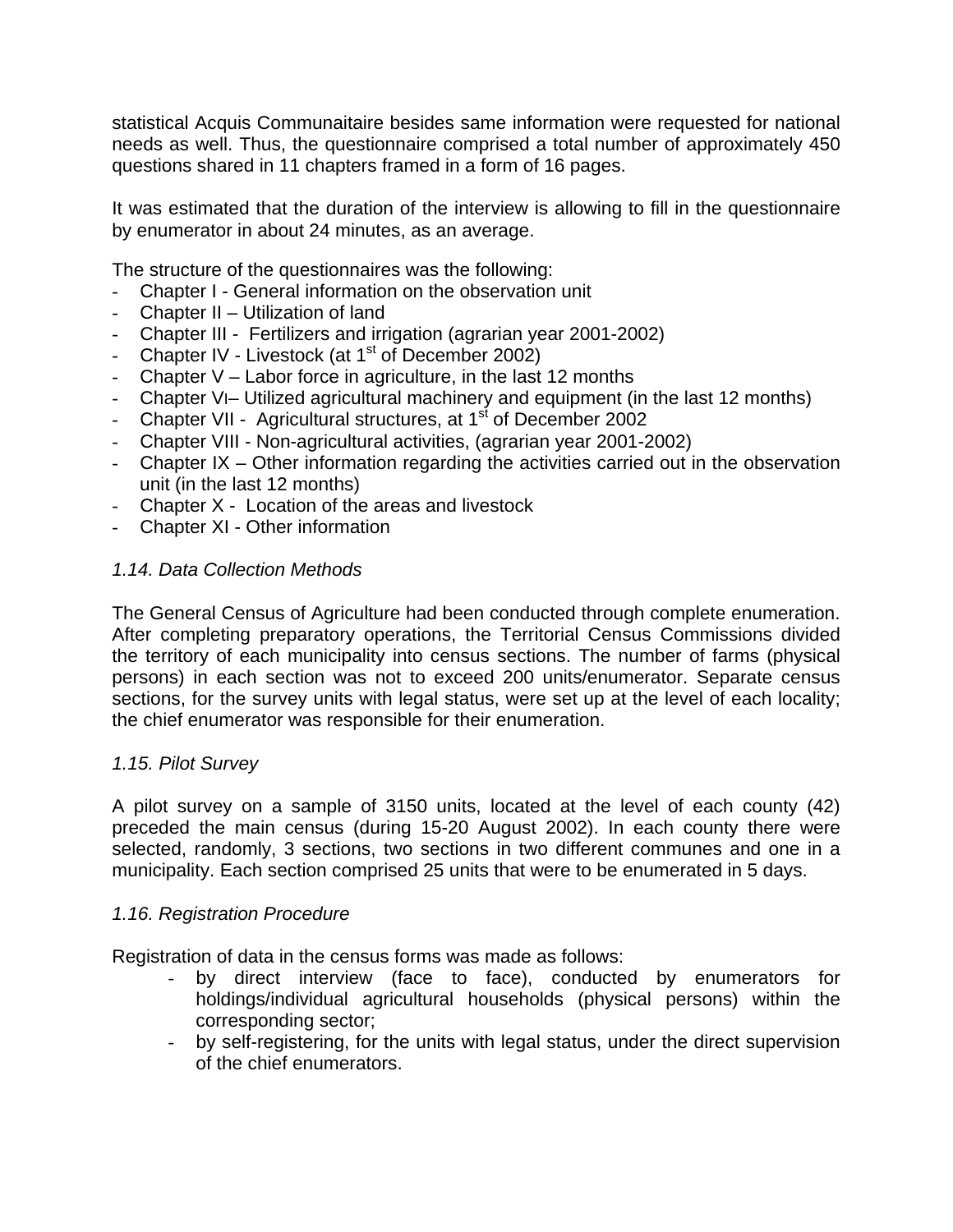## *1.17. Control Survey*

In order to check the quality and the completeness of the information collected at the census, in five days after the census registration period, it was conducted, during 5 - 20 February 2003, a Control Survey, on a national representative sample, covering about 20,000 survey units. For ensuring the comparability, it was considered the same moment of reference and the same reference periods, with the one foreseen at the General Census of Agriculture. The results of the Control Survey confirmed the quality of the census, since the error limits showed a rather low level +/- 0.3 against the excepted one anticipated at +/- 2%.

## *1.18. Census Data Processing*

Special attention has been paid to develop all processing programs. Data processing was done on a decentralized basis, at territorial level, at each County Statistical Division (42). The data entry application has two modules: one at county level and the other one at central level. The data entry procedures were completed by the end of 2003. The files, validated at county level, were sent monthly to INS headquarters for processing, control and populating the global database.

The validations procedures covered the main types of controls including imputations and automatic data corrections, covering approximately 400-500 operations.

## *1.19. Data Dissemination Methods*

A tabular data base will be set up and used as a central repository of all tabular data. Table data from this database will be extracted to respond to ad-hoc requests for dissemination requirements or for paper publication.

Also it was foreseen the conceiving of a querry system in order to disseminate the census results by internet, compliant with the statistical disclosure control rules.

Prior to the final results a set of preliminary data for the main 18 indicators were made available already in two months after the end of data collection, i.e. by the end April 2003 and new edition of preliminary results for the same indicators in a more detail breakdown was issued in July 2003.

A large dissemination program started in 2004. The program provides data dissemination through the following means:

- 12 publications on paper;
- the publications of the results in CD Rom and through web site;

The publications of the census results will cover:

- A volume with general results regarding the structure characteristics of holdings comprising all indicators obtained through census with data at national level;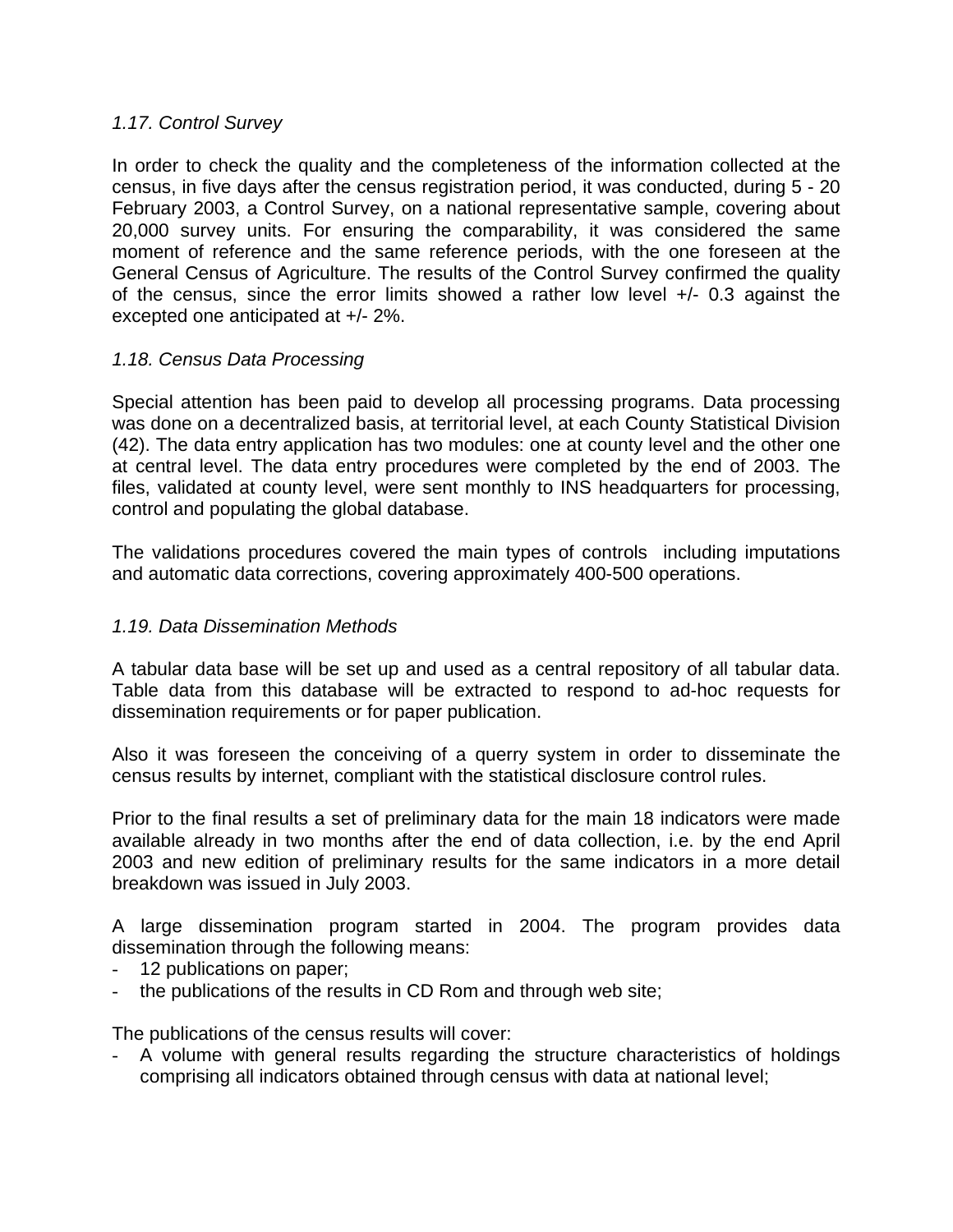- The second and the third volumes are dedicated to indicators of agricultural area and livestock, respectively with detailed data up to the level of communes (NUTS 5 level);
- The fourth volume provides for detailed data on agricultural constructions, machinery and other agricultural equipment;
- Eight publications will cover the main indicators obtained through the census with a territorial breakdown by regions (NUTS 2 level), by judets (NUTS 3) and communes (NUTS 5 level).
- Same set of data will be available on CDs while a selected set of data will be available free of charge on WEB Site.

# **2. Lessons Learnt (Swot Analysis)**

## *2.1. Strengths*

- Determined actions, at institutional level, focused on building up, on new basis, the national agricultural statistical system, in compliance with the statistical requirements of Eurostat.
- **INS** experience in the methodological approach of an agricultural census, emerged both from the regular livestock censuses conducted before the 90's and from the preparatory works of the agricultural census that started since 1993. The census methodological and organizational principles were developed and tested in the pilot census conducted in 1995, before the envisaged 1996 census, that was postponed.
- On-going improvement of the competence and accumulation of know-how of the INS census staff through participating in several international working groups and seminars on census methodology development and harmonization supported by Phare multi-country programs.
- Special expertise acquired through the training provided during the first half of June 2002, at INS headquarters, by a FAO expert, during a three weeks period, for the regional top management staff (directors from the 8 statistical regions) and for experts from the INS census office and IT department (8 persons).
- Bilateral technical assistance provided by high professional experts and financial support through the Twinning Program, under the National Phare 2000 Program, aimed to specific transfer of know-how in regard to all EU requirements in the field of Farm Structure Surveys.
- High skilled top managers, at county level, in conducting and co-ordinating statistical surveys at territorial level.
- The three training sessions conducted
	- before the Pilot census,
	- for evaluation the results of the Pilot census, aiming to improve the census tools and organizational matters,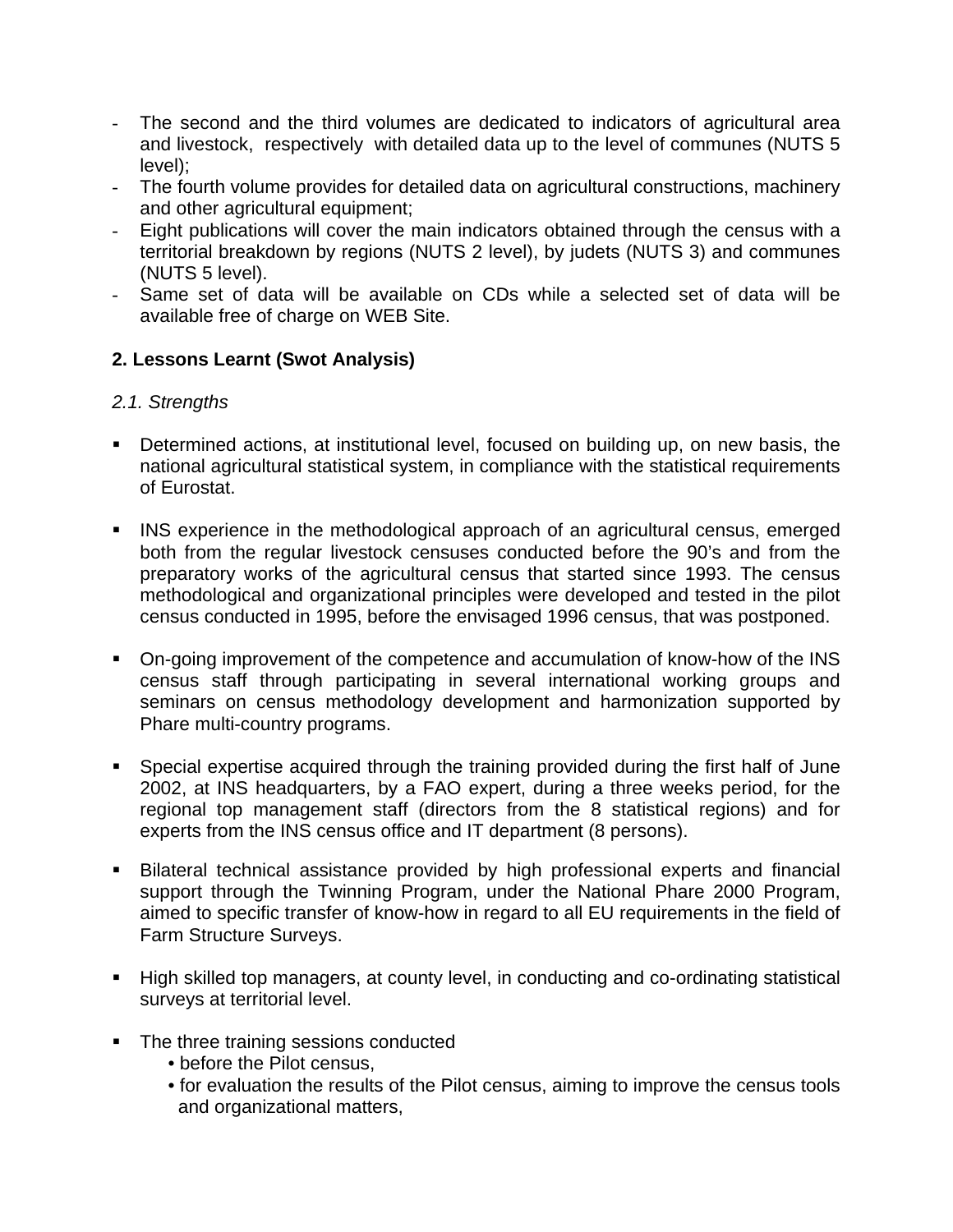- for carrying out the full scope census, gave the opportunity of several debates on the census tools and registering program, between INS and all the directors from territorial level (belonging both to INS and MAFF). This facilitated the overall improvement of the census materials, tagging along, also, with the relatively tight timetable.
- **Efficient utilization of limited staff and financial resources.**
- Young persons, skilled in IT and foreign languages, were hired at INS central level from the very beginning of census preparatory works, for guaranteeing the knowhow transfer.
- The Pilot Census conducted in August 2002, aiming the testing of the census tools and the organizational issues, concluded in the improvement of census methodology and field organization, ensuring the quality of census data collection.
- The Control Survey, conducted in February 2003, certified the census coverage and the data quality.
- Cost advantages and good skills in census specific activities, emerged from the fact that the General Census of Agriculture was conducted in the same year with the Population Census (carried out in March 2002):
	- cartographic materials used for partition of the territory in sectors in the Population Census, that could easily be converted for the aims of the General Census of Agriculture;
	- census auxiliary materials: norms and forms for sector delineation, list of localities, others(notifications, addresses, etc.);
	- responsible staff for organizational matters and field work skilled in specific census tasks, acquired during the Population Census;
	- selection of data entry personnel (420 persons) was done from the more skilled personnel hired for Population Census.
- E-mail facility as, at each territorial level, improved the quality of communication with the territorial census commissions.
- The overall census quality was raised:
	- by developing a special guide for filling in the census questionnaire, attached to the enumerator's handbook, that optimized the methodological understandings and provided a good feedback from enumerators;
	- by setting up a centralized system for answering to several questions regarding the problems encountered i field work; the answers were provided in "Operative Bulletins" and, for a common approach and internal coherence all around the country, were disseminated, by e-mail, to all territorial census commissions;
	- by the census advertising program (on radio and TV; by local announcements and posters, at communal level and popularization brochures).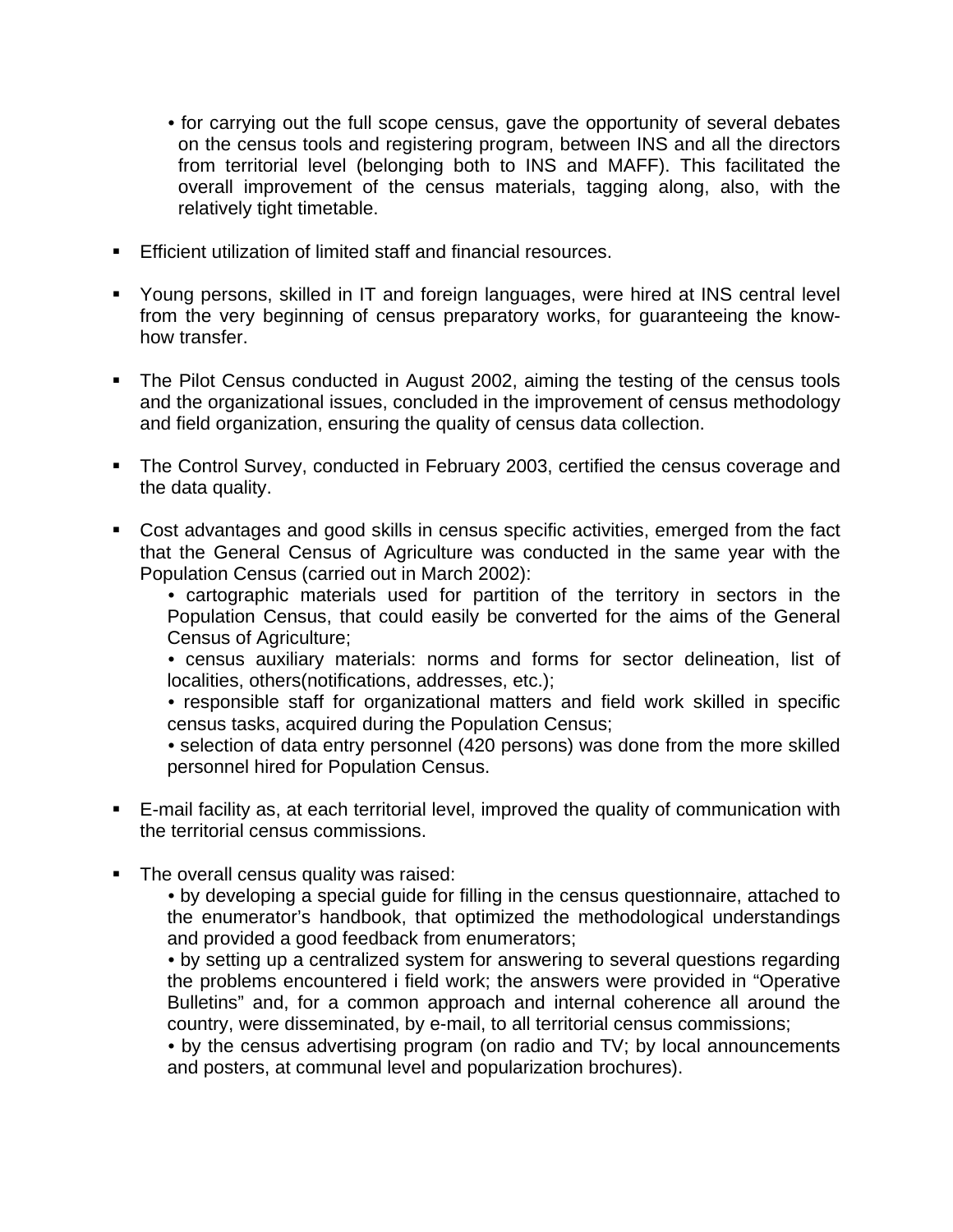**Institutional effort for a proper IT endowment.** 

## *2.2. Weaknesses*

- Lack of structural information on Romanian agriculture did not make possible to assess a threshold before census operations and, consequently, a large number of units had to be covered for an accurate picture at country level.
- Lack of clear definition of the agricultural holding, *as a statistical observation unit,*  plagued with the national methodological approach.
- The extended land fragmentation, characterizing the new features of the Romanian parceled agriculture, increased the number of census units that had to be enumerated. According to the preliminary results of the census, there were surveyed 4,760 thou. units, of which 4,737 thou. agricultural individual holdings/ households.
- The above mentioned conveyed to:
	- an increased number of enumerators;
	- an increased registration period;
	- higher costs of the census.
- Lack of harmonization between the methodological approach used in the census and the one used in the current statistical surveys, was a burden in the development of census tools and training delivery. Indicators as: utilized agricultural area, kitchen garden, non-utilized agricultural area were used for the first time in census data collection.
- Lack of a Statistical Farm Register, imposed the increase of human resources and time needed for building the census registering lists.
- Lack of an accurate Cadastre register, as land restitution process was not ended yet.
- Lack of a national network of specialized enumerators plagued with training delivery.
- A challenge for the census was the registering of the agricultural individual holdings/ households conducted by persons living in other locality than the location of the holding. After land restitution process, increased the number of persons living in urban area that became agricultural land owners.
- Existence of three levels of census co-ordination (MAFF, INS, and MPA) split the organizational responsibilities and also the management of human and financial resources (the total budget of the census was split among these bodies: 76.6% MAFF, 21.69% INS, 1.7% MPA).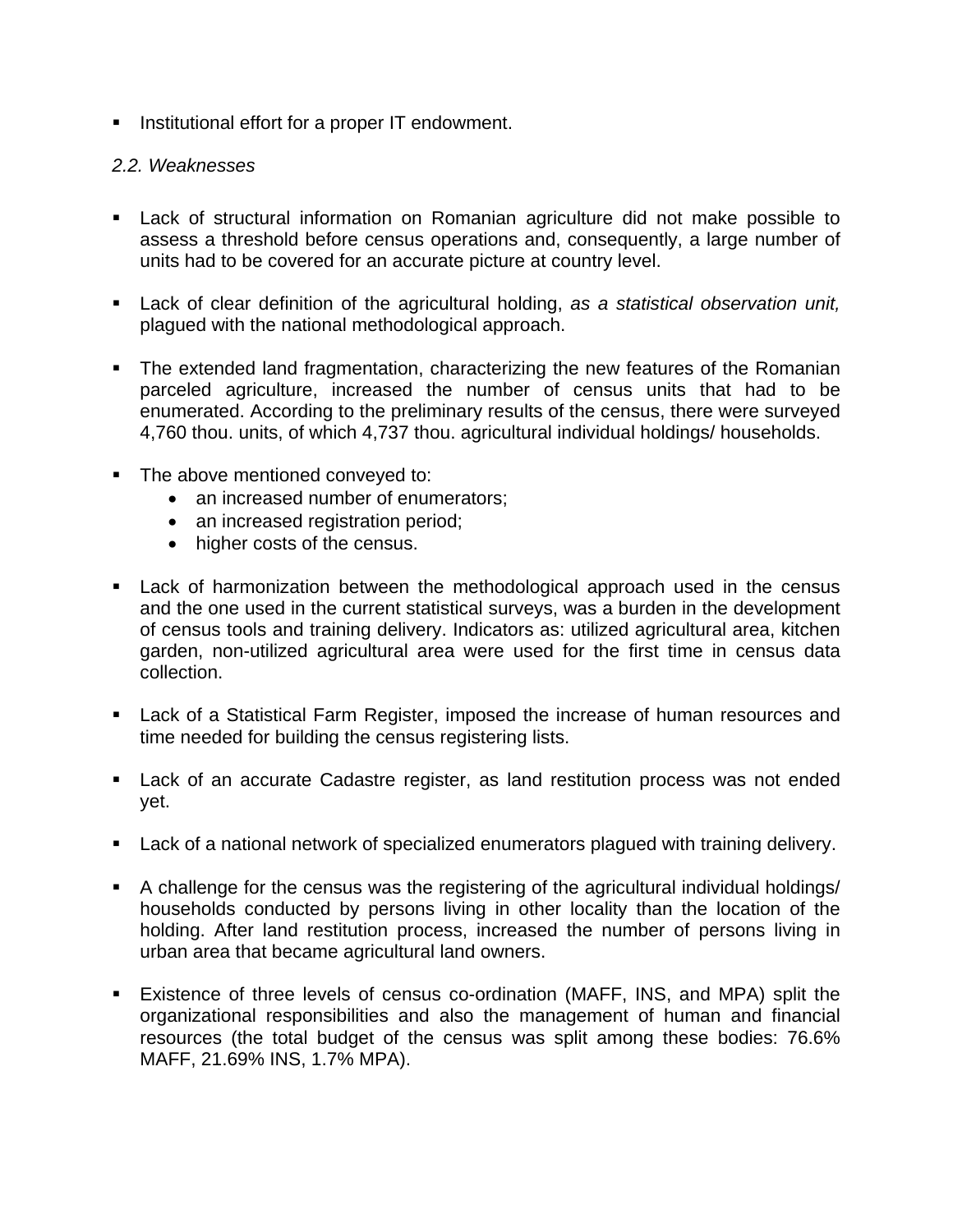- Short time intervals between census milestones (designing, printing and delivering of census tools).
- Overlapping of census activities with other projects envisaging the development of the Romanian agricultural statistical system.
- **EXECUTE:** Limited time for the census know-how implementation.
- Limited staff, both in term of quantity and skills, should be considered a crucial issue, calling for proper remedial actions.

## *2.3. Opportunities*

- Experience gained by the Romanian staff involved in census activities in designing and implementation an agricultural census.
- Know-how transfer coming from the Twinning Project, on-going under the National Phare 2000 Program, for compliance of Romanian agricultural statistical system with the EU norms and standards, that has among its main components the development of the methodology of the Farm Structure Survey.
- Harmonization of national census methodology with EU requirements and FAO recommendations.
- Set up the sampling frame needed for the development of the statistical system of surveys in agriculture, that set on solid basis the continuation of the activities developed under the ongoing Twinning Project that comprises almost all the agricultural statistical domains.
- Set up the basis for defining a proper threshold, in order to define the Romanian agricultural holding, as statistical observation unit, according to EU requirements and national constraints.
- Set up the Statistical Farm Register.
- Set up of the global database for the development of the system of agricultural statistics.
- Obtaining comparable indicators, at international level, regarding the main agricultural indicators.
- **Develop new statistical approach for conducting agricultural surveys.**
- Selection of the best staff from the census trainers and enumerators and set up a national network of specialized trainers and enumerators needed for the further statistical surveys in agriculture.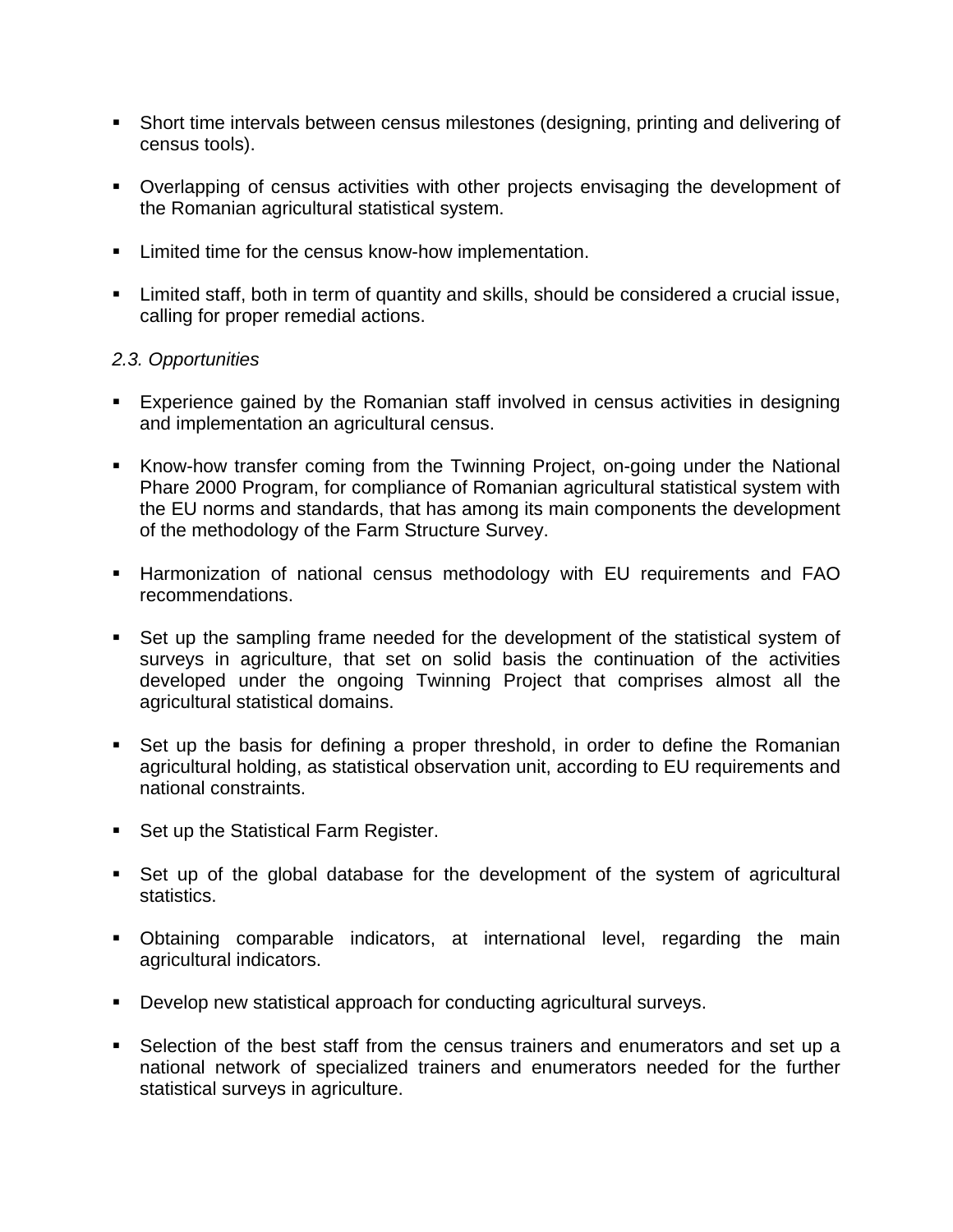- Awareness of other Romanian institutional bodies, involved in agricultural policy and research, for the need of using the new set of indicators developed under the agricultural census.
- Create the basis for a new institutional building frame by assessing responsibilities and tasks of different bodies involved in agricultural statistical system, particularly INS and MoAFRD.
- Get the interest of the users in the census results and increase their trust in agricultural statistical data.

### *2.4. Threats*

- Overlapping of projects timetables, as the census was carried out simultaneously with the National Phare 2000 Program.
- Changing the statistical system is a great challenge as new requirements are to be implemented at once in all the agricultural statistical domains.
- **Insufficient human resources for developing on new foundations all the agricultural** statistical system, considering the milestones imposed by the constraints established for speeding the accession process.
- The structural changing affecting on-going the Romanian agriculture, generates an important issue when the Statistical Farm Register will have to be updated, as it will include a large number of units and, consequently, a consistent sample for the Farm Structure Survey is foreseen to be drawn.
- Update of time series, as other methodological approach was in place up to present.
- Difficulties in reconciliation historical statistical data based on administrative sources with the one obtained from the census
- \*

\* \*

Romanian institutions and people involved in census operations were making a great effort to successfully accomplish this difficult task. The overall activity was supported by solid organizational links between central and local units, careful planning of activities and continuous evaluation of the obstacles and factors in play, aimed to the individuation of proper organizational and working solutions. Carrying out a General Census of Agriculture was a large and complex project, in particular when several decades have passed since the last experience in this field. The first preliminary results,